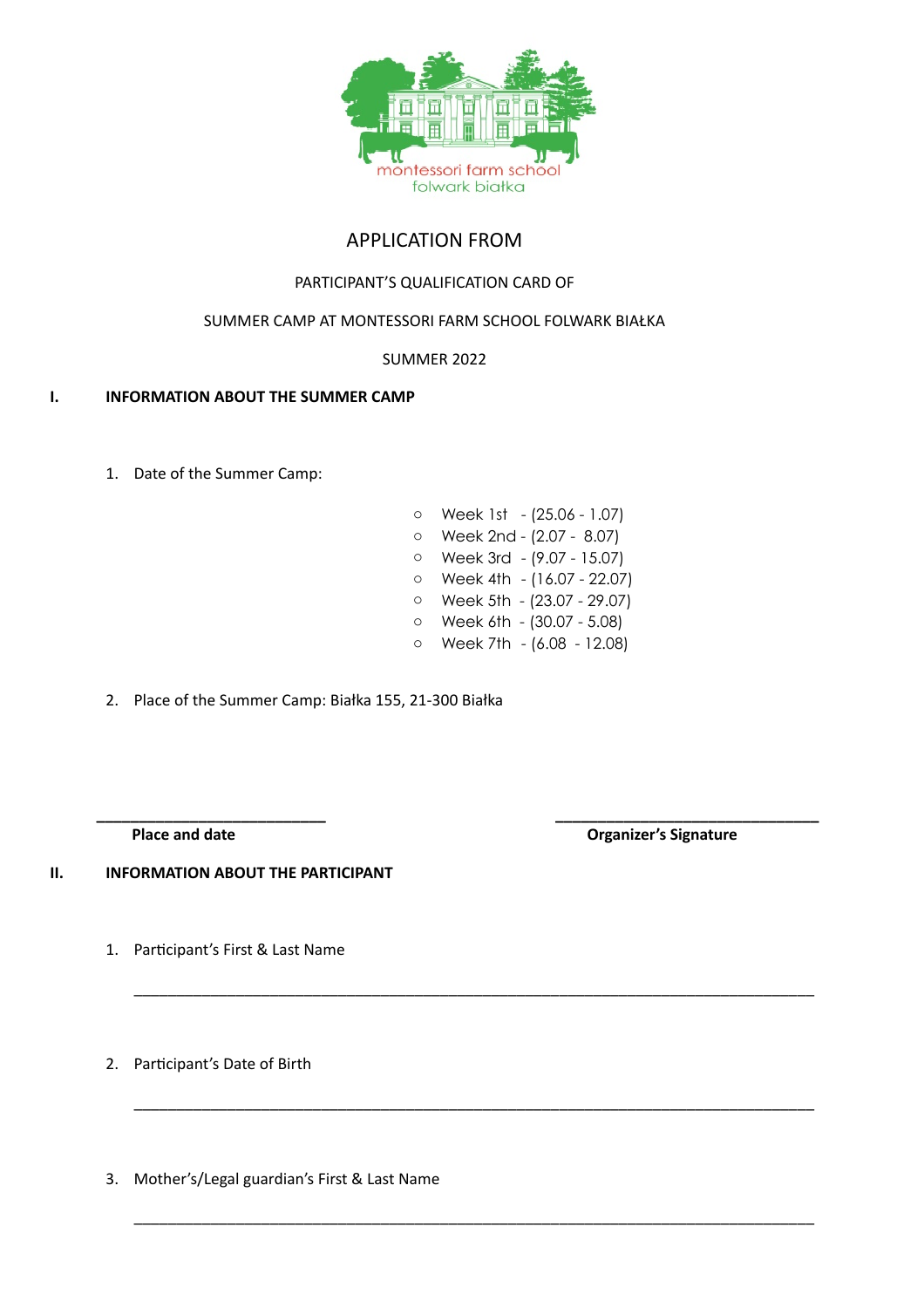|    | 4. Father's/Legal guardian's First & Last Name                                   |
|----|----------------------------------------------------------------------------------|
|    |                                                                                  |
|    |                                                                                  |
|    |                                                                                  |
|    |                                                                                  |
|    |                                                                                  |
|    | Parents'/Legal guardians' Address of Stay during the Camp                        |
|    |                                                                                  |
|    |                                                                                  |
| 5. | Information about the special needs of the Summer Camp Participant               |
|    |                                                                                  |
|    |                                                                                  |
| 6. | Important information about the health condition of the Summer Camp participant. |
|    | Does the Participant have any allergies or special needs?<br>a.                  |
|    | YES / NO (delete as appropriate)                                                 |
|    |                                                                                  |

Allergy symptoms\_\_\_\_\_\_

Allergens \_\_\_\_\_\_\_\_\_\_\_\_\_\_\_\_\_\_\_\_\_\_\_\_\_\_\_\_\_\_\_\_\_\_\_\_\_\_\_\_\_\_\_\_\_\_\_\_\_\_\_\_\_\_\_\_\_\_\_\_\_\_\_\_\_\_\_\_\_\_\_\_\_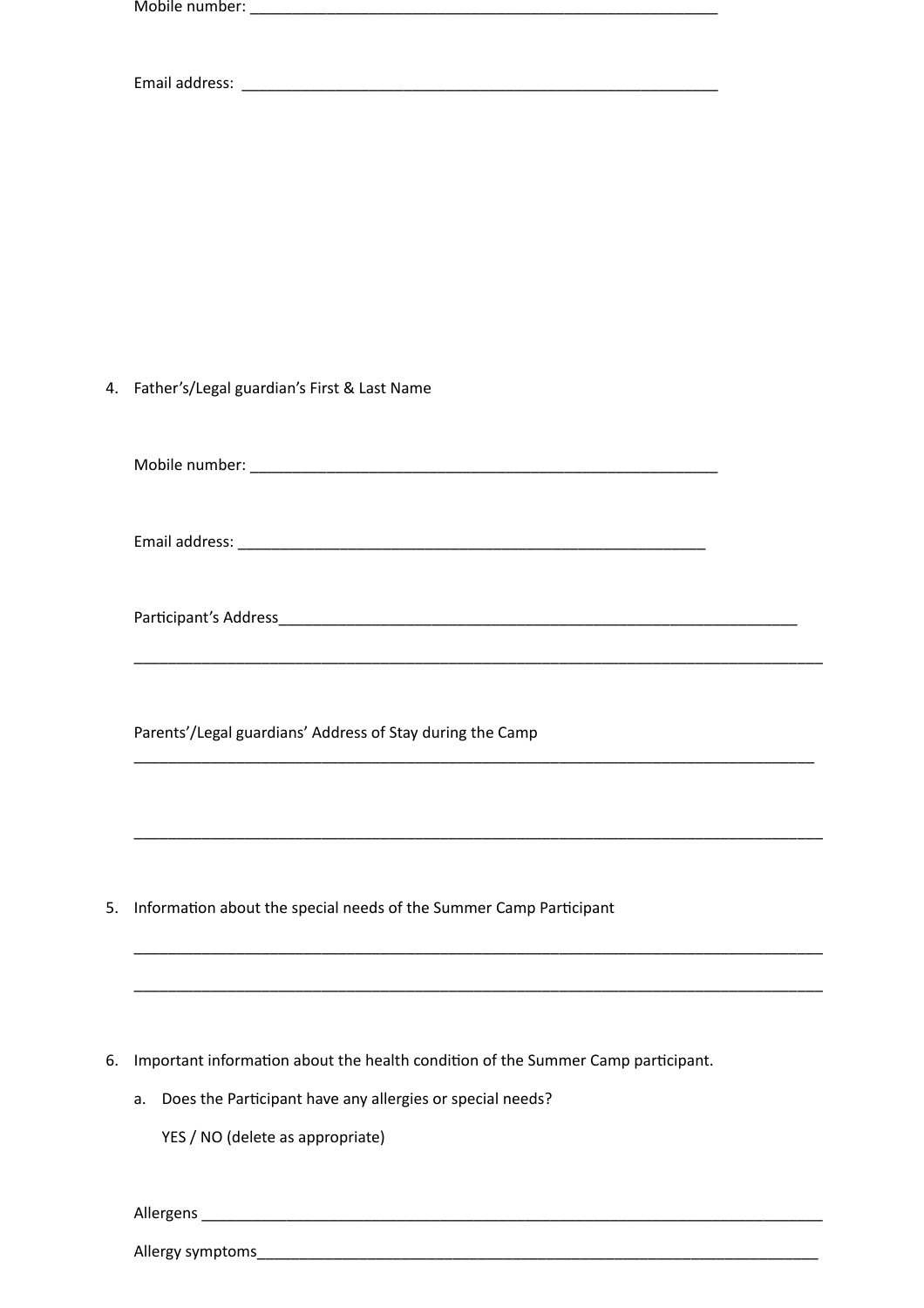b. Does the Participant have a chronic / recurrent disease or is it undergoing a diagnosis?

| YES, the Participant has a chronic / recurrent disease |  |
|--------------------------------------------------------|--|
|--------------------------------------------------------|--|

|    |                                            | c. Has the Participant had any surgery? YES                                                                                                                       | NO (delete as appropriate) |       |
|----|--------------------------------------------|-------------------------------------------------------------------------------------------------------------------------------------------------------------------|----------------------------|-------|
|    |                                            |                                                                                                                                                                   |                            |       |
|    | d. Does the Participant take medicine? YES |                                                                                                                                                                   | NO (delete as appropriate) |       |
|    |                                            |                                                                                                                                                                   |                            |       |
|    |                                            |                                                                                                                                                                   |                            |       |
|    |                                            | e. Other important information about the Participant's health, psychophysical development and diet<br><u> 1989 - Johann Stoff, amerikansk politiker (d. 1989)</u> |                            |       |
|    |                                            |                                                                                                                                                                   |                            |       |
|    |                                            | Information on Participant's immunization:                                                                                                                        |                            |       |
| f. | Tetanus                                    | Diphtheria                                                                                                                                                        | Dur                        | Other |
|    |                                            |                                                                                                                                                                   |                            |       |
|    |                                            |                                                                                                                                                                   |                            |       |

**Date Parents'/Legal guardians' Signture**

**STATEMENT OF CONSENT TO PROCESS PERSONAL DATA**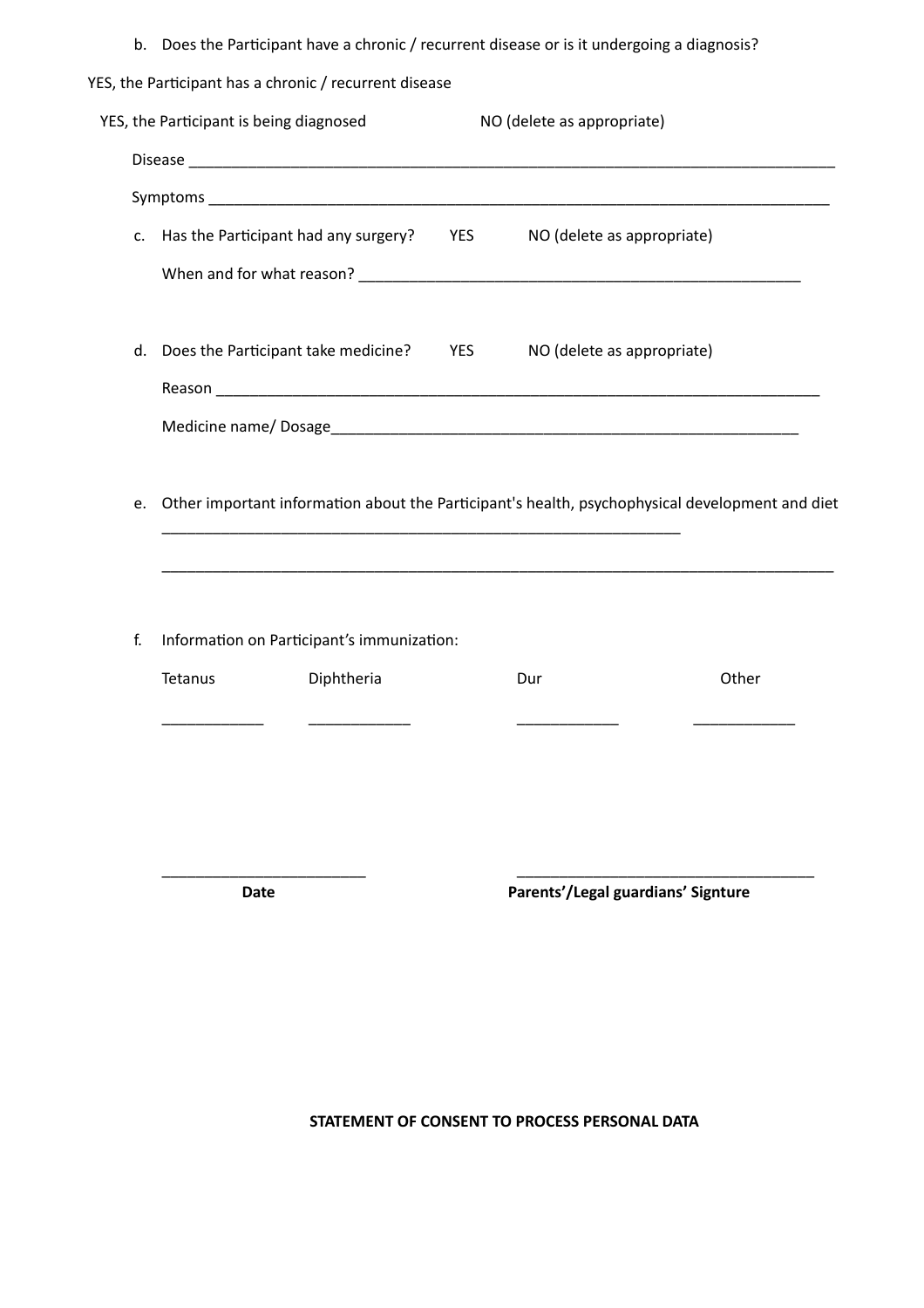We herewith grant consent to processing our and our child's data specified in this agreement or obtained by Children's House Sp. z o.o., with its principal place of business in Warsaw, in the process of our child's attending the School run by CDBWMS Children's House Sp. z o.o., with its principal place of business in Warsaw, for the purposes of our child's participation in Montessori Farm School and his/her participation in events, trips and excursions organised by CDBWMS Children's House Sp. z o.o. in the course of the Summer Camp. This consent has been granted voluntarily. We know that we will be able to cancel our consent any time by making a written statement of cancellation of our consent for processing of these personal data and delivering it to the School's office at 4 Szwoleżerów St. in Warsaw.

date and signature

\_\_\_\_\_\_\_\_\_\_\_\_\_\_\_\_\_\_\_\_\_\_\_\_

Pursuant to article 13, clause 1 and clause 2 of the General Data Protection Regulation of 27 April 2016, please be advised that:

• the controller of your personal data and the personal data of your child is the company CDBWMS Children's House Sp. z o.o., with its principal place of business in Warsaw 00-752, at ulica Szwoleżerów 4;

- the data protection officer at CDBWMS Children's House Sp. z o.o., with its principal place of business in Warsaw, is Ms. Marta Kiraga e-mail: administracja@warsawmontessori.edu.pl;
- your and your child's personal data will be processed for the purpose of your child's participation in the camp, that is for the purpose of your child's participation in Montessori Farm School, Białka 155, commune of Radzyń Podlaski, and with his/her participation in events, trips and excursions organised during the camp on the grounds of article 6, clause 1, points a and b of the General Data Protection Regulation of 27 April 2016;
- your and your child's data will be stored until the end of the camp in which your child is participating;
- you have the right to access the content of your and your child's data and the right to correct, remove or restrict processing of the data, the right to protest against processing, the right to transfer data and the right to cancel your consent at any time without any influence on the legality of the processing carried out on the grounds of your consent before its cancellation;
- you have the right to bring a complaint to the President of the Personal Data Protection Office, in case you recognise that processing of personal data concerning you or your child violates the provisions of the General Data Protection Regulation of 27 April 2016;

• your provision of the personal data is a necessary condition for your child's participation in Montessori Farm School. Unless personal data is provided, it will be impossible to take part in the camp.

We herewith state that we have become familiar with the content of the above information concerning the processing of our and our child's personal data.

**\_\_\_\_\_\_\_\_\_\_\_\_\_\_\_\_\_\_\_\_\_\_\_\_ \_\_\_\_\_\_\_\_\_\_\_\_\_\_\_\_\_\_\_\_\_\_\_\_**

| Date: |  |  |
|-------|--|--|
|       |  |  |